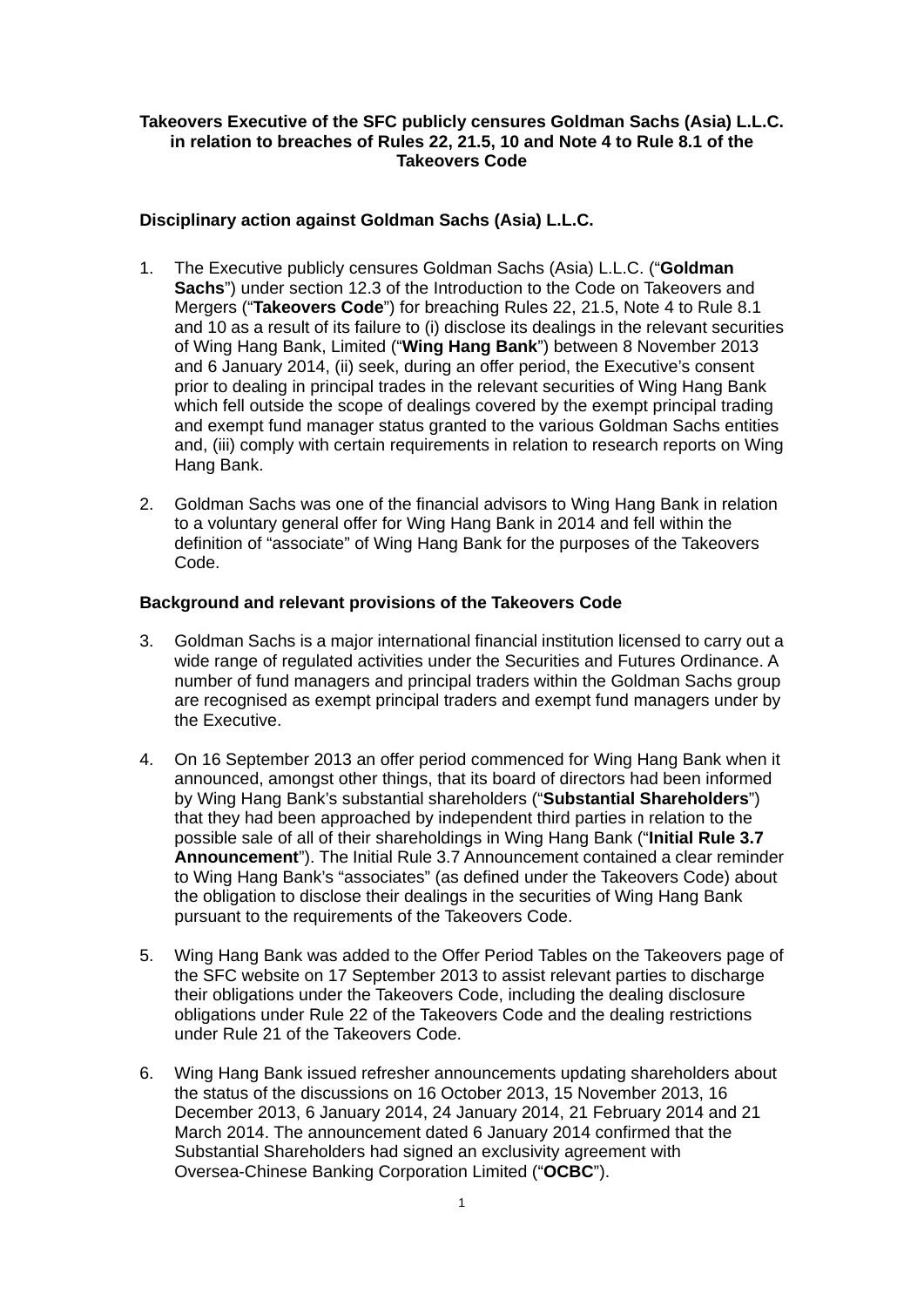7. On 1 April 2014, OCBC, OCBC Pearl Limited and Wing Hang Bank announced a firm intention to make a pre-conditional voluntary general offer for the shares of Wing Hang Bank ("**Rule 3.5 Announcement**") ("**Wing Hang Bank Offer**").

## *Relevant provisions under the Takeovers Code*

- 8. During an offer period, Rule 22 of the Takeovers Code requires parties to an offer and their respective associates (as defined in The Codes on Takeovers, Mergers and Share Buy-backs (the "**Codes**")) to disclose their dealings in relevant securities (as defined in Note 4 to Rule 22) of the offeree company (and the offeror in securities exchange offers) conducted for themselves or on behalf of discretionary clients. The relevant provisions of Rule 22 are set out in full in the Appendix to this statement.
- 9. The Takeovers Code defines an "Associate" to include "*any bank and financial and other professional adviser… to the offeree company*".

## *Rule 21.5*

10. Rule 21.5 of the Takeovers Code provides that "*[d]uring an offer period, except for exempt fund managers and exempt principal traders, no financial adviser… to an offeree company shall, except with the consent of the Executive… purchase offeree company shares or deal in convertible securities, warrants, options or derivatives in respect of such shares.*"

# *Rule 8.1*

- 11. Rule 8.1 explains that "*[i]nformation about companies involved in an offer must be made equally available to all shareholders as nearly as possible at the same time and in the same manner*" in line with General Principle 1 requiring all shareholders to be treated even-handedly and General Principle 3 prohibiting an offeror, the offeree company or any of their respective advisers from furnishing information to some shareholders which is not made available to all shareholders.
- 12. Note 4 to Rule 8.1 further explains that a financial adviser to an offeree company should stop issuing research reports on the offeree company except with the Executive's prior consent to safeguard against abuse by financial advisers who are connected with an offeree company. A financial adviser is not required to retrieve research reports already distributed prior to an offer period but all entities within the financial adviser's group should stop distributing old reports and they should be removed from the websites.
- 13. A reminder of the verification and reporting obligations under the Takeovers Code on profit forecasts, asset valuations and estimates of other figures key to an offer is contained in Note 5 to Rule 8.1. Release of such information without compliance with the relevant Takeovers Code requirements may constitute a breach regardless of whether such information is withdrawn. The full text of Notes 4 and 5 to Rule 8.1 is set out in the Appendix to this statement.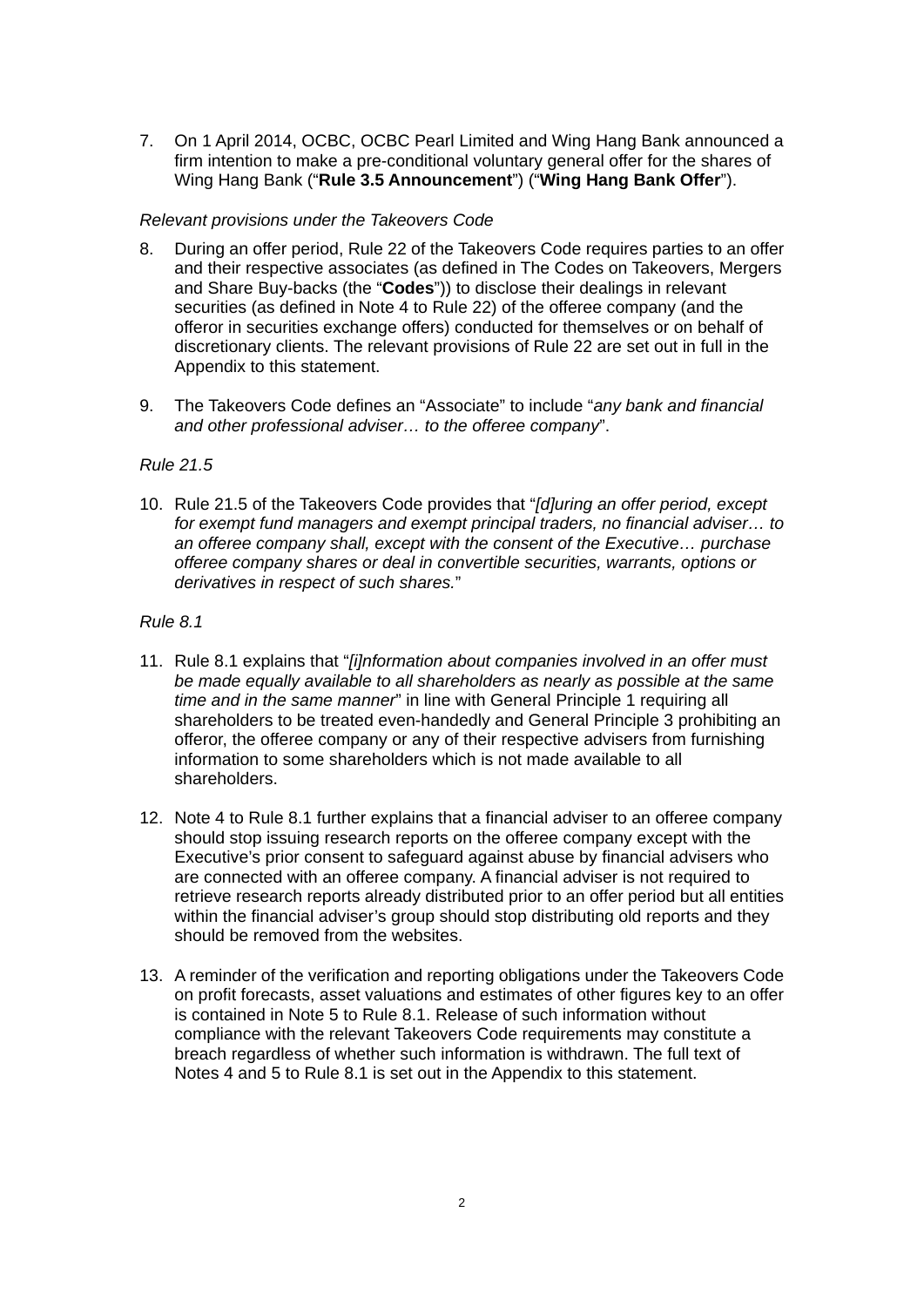### *Rule 10*

14. Rule 10 of the Takeovers Code governs the treatment of profit forecasts and other financial information in the context of an offer or a possible offer. Where a document to shareholders includes information that constitutes a profit forecast under Rule 10, the party issuing the forecast must obtain and publish an accountant's report and financial adviser's report on the forecast in accordance with Rule 10.4. Rule 10.3(b) also provides that "*… the accounting policies and calculations for the forecasts must be examined and reported on by the auditors or consultant accountants. Any financial adviser mentioned in the document must also report on the forecasts.*" The types of statements which are treated as profit forecasts under the Takeovers Code are explained in Rule 10.6 and include "*… data necessary to calculate an approximate figure for future profits" and "profit forecast for a limited period*".

#### **Breaches of the Takeovers Code**

#### *Breach of Rule 22 of the Takeovers Code*

- 15. Immediately upon the verbal engagement of Goldman Sachs by Wing Hang Bank on 8 November 2013, Goldman Sachs became an "associate" of Wing Hang Bank within the meaning of the Takeovers Code and was required under Rule 22 of the Takeovers Code to disclose its dealings in the relevant securities of Wing Hang Bank during the offer period either publicly or privately depending on the nature of the dealings.
- 16. Between 8 November 2013 and 6 January 2014 Goldman Sachs executed 111 trades in the relevant securities of Wing Hang Bank ("**Dealings**"). Goldman Sachs did not disclose any of the Dealings in breach of Rule 22 of the Takeovers Code.
- 17. Goldman Sachs informed the Executive on 8 January 2014 that it had not made the required dealing disclosures in accordance with Rule 22 of the Takeovers Code. The requisite filings in respect of the Dealings were then made on 13 and 14 January 2014 following an internal review by Goldman Sachs.
- 18. Goldman Sachs explained that the application of the Takeovers Code to the Wing Hang Bank Offer had not been appreciated until 6 January 2014 after its verbal mandate on 8 November 2013 as a result of the failure of its Investment Banking Team to inform its Global Compliance Control Room (the "**Control Room**") of the commencement of an offer period for Wing Hang Bank on 16 September 2013.
- 19. The Control Room was responsible for maintaining various restricted trading lists which initiate various compliance procedures by the relevant teams for takeovers in Hong Kong, including dealing disclosures, trading restrictions and the suspension and withdrawal of research. Goldman Sachs acknowledged that at the material time, the Control Room relied solely on the staff of the Investment Banking Division and news sources for potential transaction announcements in performing its duties. The Control Room's procedures at the time did not include checking the websites of the Stock Exchange or the SFC for information on offer periods. As a result, notwithstanding the issue of the Initial Rule 3.7 Announcement and regular refresher announcements as referred to in paragraph 6 above as well as the entry of Wing Hang Bank onto the Offer Period Table, the Control Room did not appreciate until 6 January 2014 that Wing Hang Bank had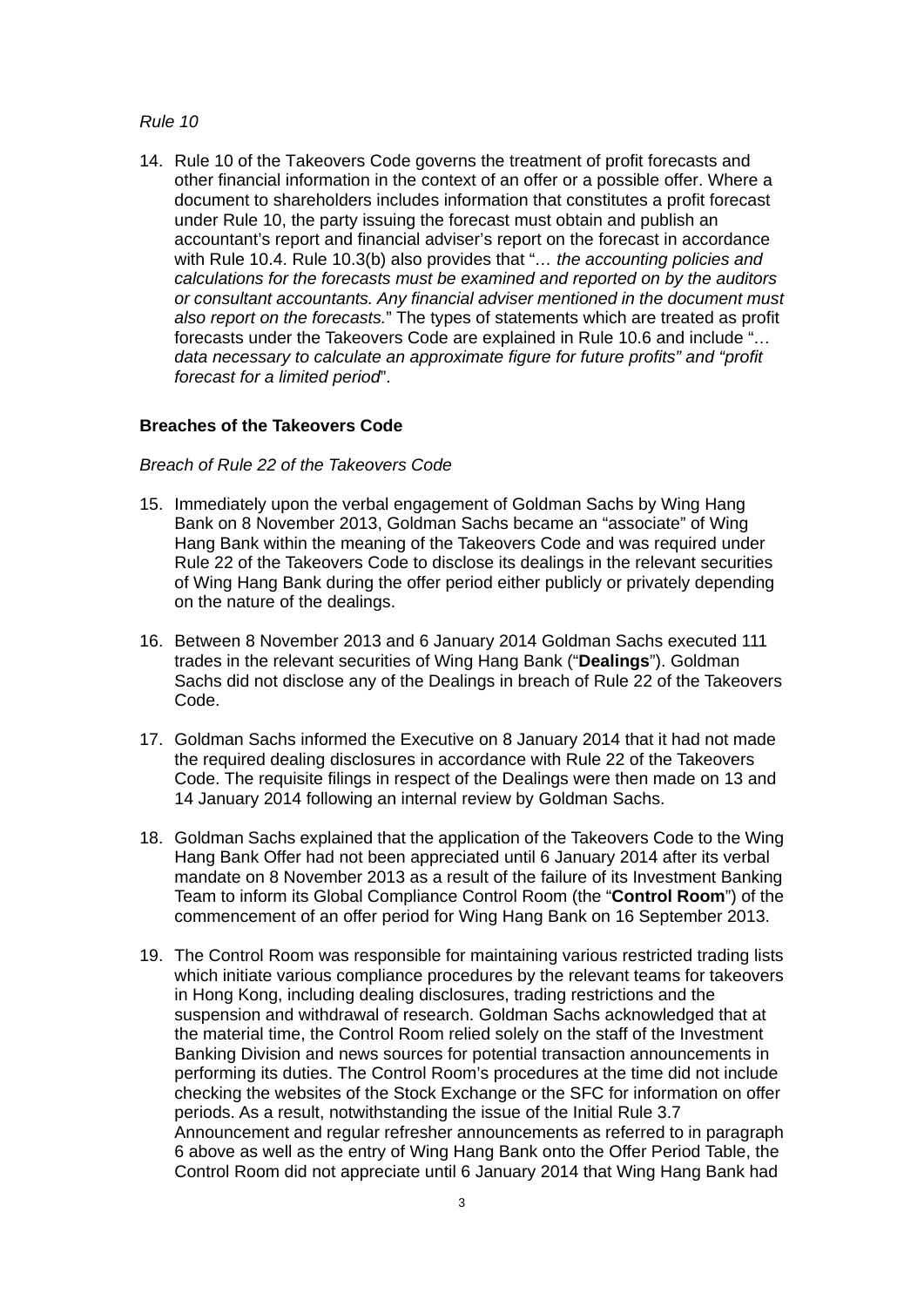been in an offer period since 16 September 2013 and throughout Goldman Sachs' appointment as financial adviser to Wing Hang Bank.

## *Breach of Rule 21.5 of the Takeovers Code*

20. 26 of the 111 trades were principal trades falling outside the scope of dealings covered by the EFM and EPT status granted to the various Goldman Sachs entities. Goldman Sachs should have obtained the Executive's consent to carry out these trades in accordance with Rule 21.5. As the application of the Takeovers Code to the Wing Hang Bank Offer had not been appreciated by Goldman Sachs at the time of the trades, the requisite consent was not obtained in breach of Rule 21.5.

### *Breach of Rule 8.1 and Rule 10 of the Takeovers Code*

- 21. Goldman Sachs issued three research reports covering Wing Hang Bank on 17 September, 11 October and 22 November 2013 and a research commentary on Wing Hang Bank on 6 January 2014 ("**Research Reports**"). Research coverage on Wing Hang Bank was suspended from 7 January 2014 and all research on Wing Hang Bank that had been issued between 15 March 2013 and 6 January 2014 was removed from Goldman Sachs' research portal.
- 22. Goldman Sachs did not obtain the Executive's consent prior to the issue of the research report dated 22 November 2013 or the research commentary dated 6 January 2014. It also failed to remove the research reports dated 17 September and 11 October 2013 from its research portal immediately upon its appointment in accordance with Note 4 to Rule 8.1.
- 23. Goldman Sachs accepts that the Research Reports contained information relating to Wing Hang Bank's earnings that constituted profit forecasts under Rule 10 of the Takeovers Code. However, no reports on the profit forecasts were prepared by an accountant and a financial adviser in breach of Rule 10.3(b).

### **Apology by Goldman Sachs and Remedial Action Taken**

- 24. Goldman Sachs has apologised for the breaches and explained that they occurred as a result of a failure to appreciate the fact that an offer period for Wing Hang Bank had commenced on 16 September 2013. Goldman Sachs has emphasised that it takes the breaches very seriously as evidenced by its self-reporting and immediate review of the incidents in question. Goldman Sachs has confirmed that no information was transmitted from the private side to the public side that necessitated wall crossing hence, there were no wall crosses for any public side employees, including research and trading staff with respect to the relevant securities of Wing Hang Bank. There was no personal account trading by Goldman Sachs staff in the securities of Wing Hang Bank from 8 November 2013 to 6 January 2014.
- 25. To address the shortcomings in its compliance with the Takeovers Code and to ensure future compliance, Goldman Sachs has implemented a number of remedial measures including the following:
	- (a) Wing Hang Bank was placed on the restricted trading list on 6 January 2014 restricting all trading in Wing Hang Bank's securities until the date permitted by the Takeovers Code other than trades that fell within the EPT or EFM exemptions;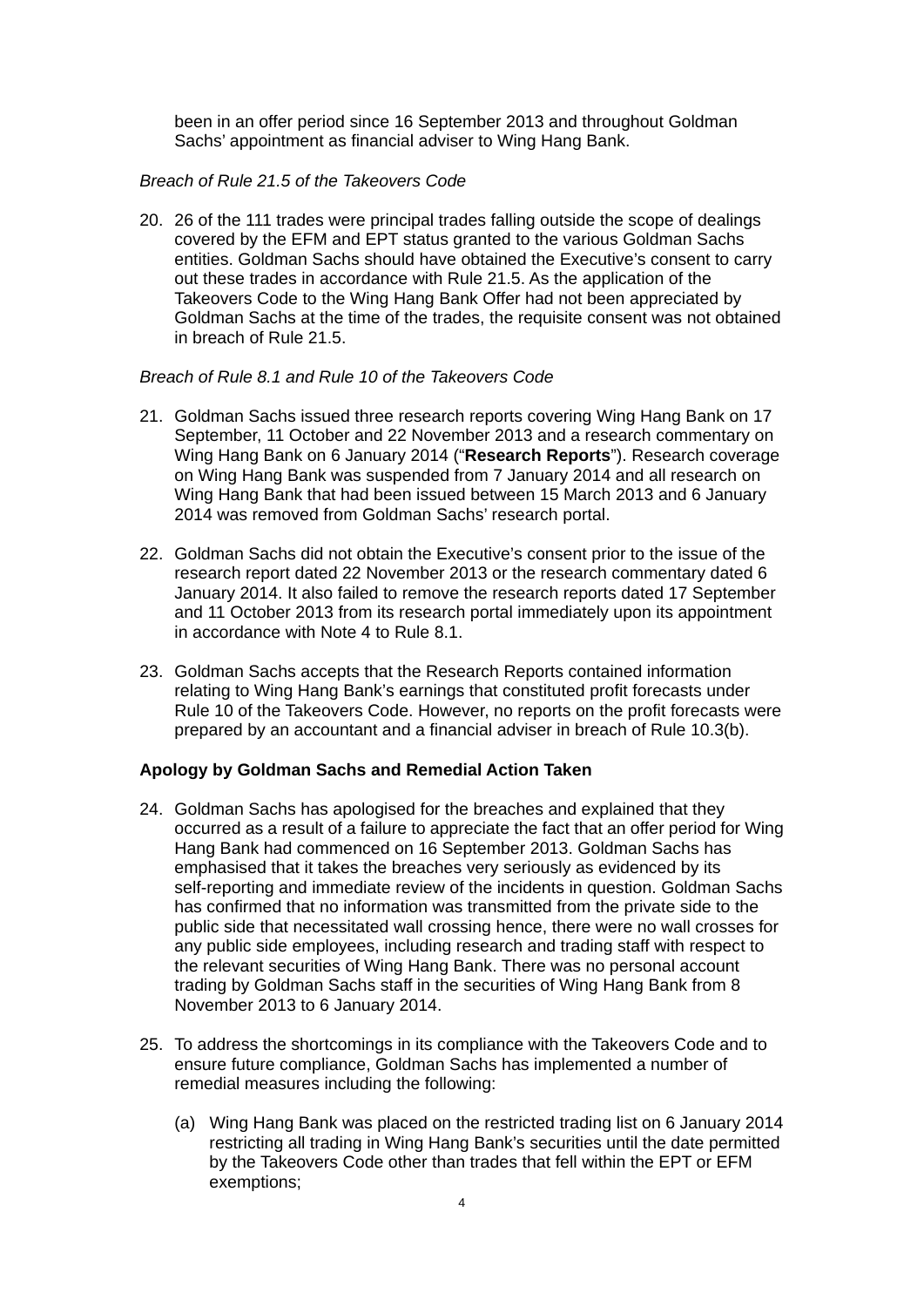- (b) all research coverage was suspended on Wing Hang Bank and relevant research was withdrawn from Goldman Sachs' portal;
- (c) each of Goldman Sachs' active mandates with Hong Kong issuers was checked against the Offer Period Tables to confirm relevant restrictions were in place and to ensure no omissions in dealing disclosures;
- (d) internal compliance reminders were issued to the Investment Banking Team's staff reminding them about their responsibilities under the Takeovers Code and external counsel was engaged to provide refresher training to the relevant members of the Investment Banking Team; and
- (e) relevant compliance policies and procedures were reviewed and enhanced, including the implementation of Control Room checks against the Offer Period Tables, checking issuer's announcements on the Stock Exchange's website and subscribing to the relevant alerts from the SFC, the Stock Exchange and the Takeovers Bulletin.
- 26. In this regard the Executive also notes that since the discovery of the oversight of commencement of offer period for the Wing Hang Bank offer Goldman Sachs duly complied with the disclosure obligations under Rule 22 of the Takeovers Code for dealings in Wing Hang Bank securities from 7 January 2014 onwards**.**

#### **Executive's comments**

- 27. The Executive notes that the breaches of the Takeovers Code in this case were primarily attributable to two factors. First, the Investment Banking Team failed to inform the Control Room of the commencement of the offer period for Wing Hang Bank. Although the Investment Banking Team was aware of the Initial Rule 3.7 Announcement made on 16 September 2013 which triggered the commencement of an offer period, it did not inform the Control Room of the Initial Rule 3.7 Announcement nor the fact that Wing Hang Bank was in an offer period
- 28. Second, after the Control Room had been informed that Goldman Sachs had been verbally mandated it failed to take appropriate action to ascertain whether the offer period for Wing Hang Bank had already commenced, in particular, it did not enquire with the Investment Banking Team whether an offer period had commenced or if an announcement had been issued. The procedures in place at the Control Room then required the Control Room to monitor news sources for potential transaction announcements. The Executive notes that there was wide press coverage on the possible offer for Wing Hang Bank in September, October, November and December 2013. Notwithstanding the procedures and policies in place, the Control Room failed to follow up with the Investment Banking Team to verify whether an offer period had commenced for Wing Hang Bank.
- 29. The two factors above together with the inadequate compliance procedures which have since been rectified resulted in breaches of important provisions of the Takeovers Code.
- 30. The disclosure obligations under Rule 22 of the Takeovers Code are intentionally onerous to reflect the fact that a high degree of transparency is essential to the efficient functioning of the market in an offeree company's shares during the critical period of an offer or possible offer. The dealing restrictions imposed by Rule 21.5 of the Takeovers Code are designed to prevent abuse by advisers who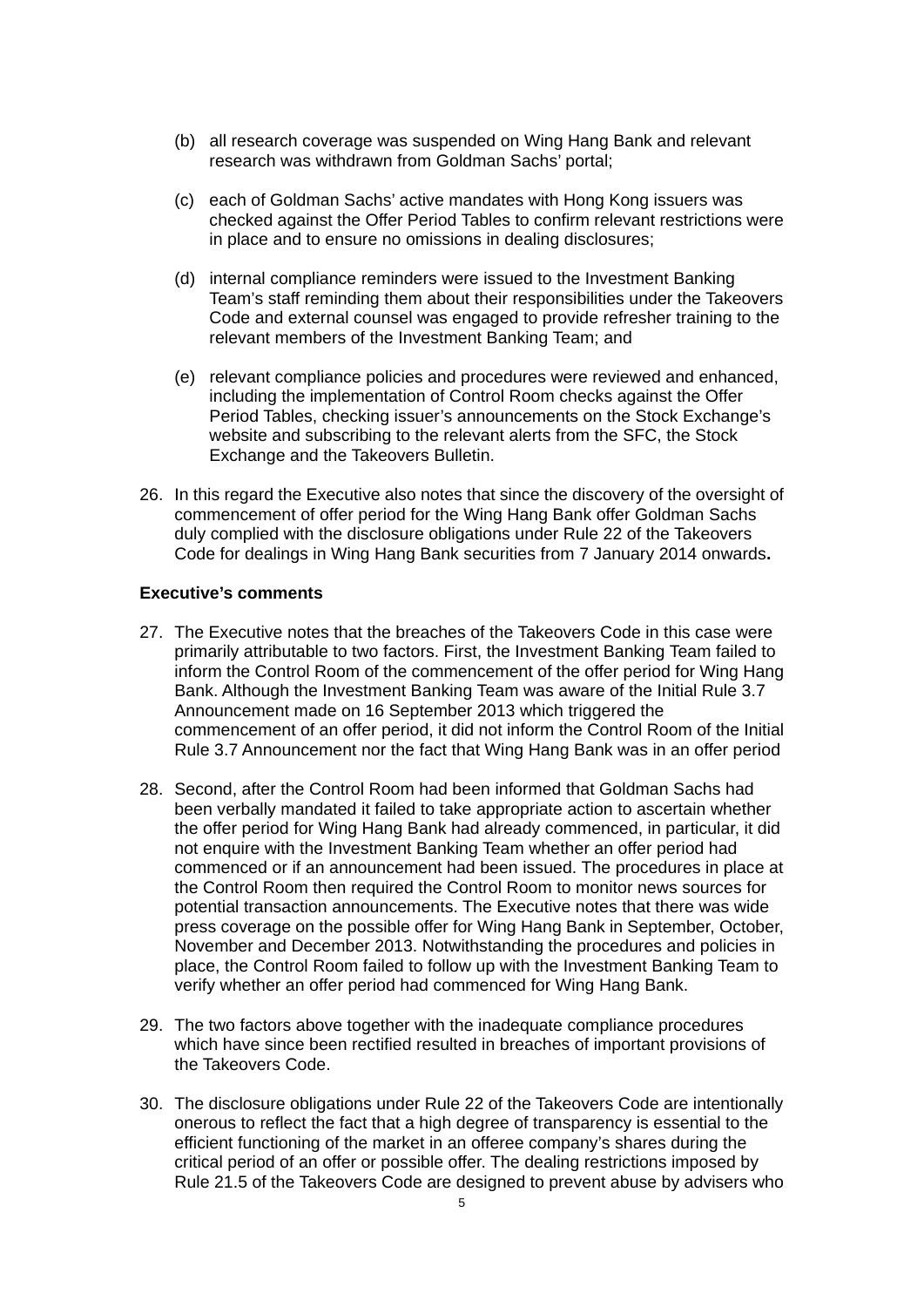are connected to an offeree company. Timely and accurate disclosure of information in relation to dealings by the offeree company's advisers plays a fundamental role in ensuring that takeovers are conducted within an orderly framework and that the integrity of the markets is maintained. This is in line with General Principle 6 which provides that:

"*All persons concerned with offers should make full and prompt disclosure of all relevant information and take every precaution to avoid the creation or continuance of a false market. Parties involved in offers must take care that statements are not made which may mislead shareholders or the market.*"

- 31. The restrictions imposed on the issue and distribution of research reports by connected advisers are designed to protect shareholders and ensure a fair and informed market and to prevent abuse by connected advisers similar to Rule 21.5. These principles are enshrined in General Principles 1, 5 and 6 and reflected in Rule 8.1 and Rule 10.
- 32. The Executive has taken a number of measures to remind market participants about the importance of dealing disclosure obligations under Rule 22 of the Takeovers Code and dealing restrictions under Rule 21 of the Takeovers Code. In addition to issuing a number of articles in the Takeovers Bulletin, since March 2011 the Executive has published Offer Period Tables containing details of companies in an offer period on the SFC's website to assist relevant parties to discharge their obligations under the Codes. The Executive also sent a letter to fund managers in December 2011 offering practical guidance with regards to compliance with the dealing disclosure requirements in the Takeovers Code which included the suggestion that practitioners regularly review the Offer Period Tables and subscribe to relevant SFC alerts. This guidance was later reproduced in the Takeovers Bulletin Issue No. 26 in September 2013. A copy of the letter to the fund managers is also publicly available on the SFC's website.
- 33. The Executive has taken into account that Goldman Sachs' self-reported the breaches to the Executive and has fully co-operated with the Executive's review of this matter. The Executive is pleased to note that Goldman Sachs has introduced enhanced compliance policies and procedures to ensure future compliance with the Takeovers Code. However, the Executive considers the breaches of the Takeovers Code in this case to be serious and to merit the present disciplinary sanction. The breaches suggest a significant breakdown in the compliance policies and procedures of Goldman Sachs in relation to takeovers in Hong Kong.
- 34. Section 1.7 of the Introduction to the Codes emphasises the importance of the role and responsibility of financial and professional advisers in the context of offers and states that it is part of their responsibility to use all reasonable efforts to ensure that their clients understand, and abide by, the requirements of the Codes. Goldman Sachs' conduct in this case fell far short of the standards expected of a financial adviser under the Codes.
- 35. The Executive wishes to take this opportunity to remind practitioners and parties who wish to take advantage of the securities markets in Hong Kong that they should conduct themselves in matters relating to takeovers, mergers and share buy-backs in accordance with the Codes. In particular, the Executive expects financial and other professional advisers to have the competence, professional expertise and adequate resources to fulfil their role and to discharge their responsibility under the Codes. Advisers are expected to be conversant with the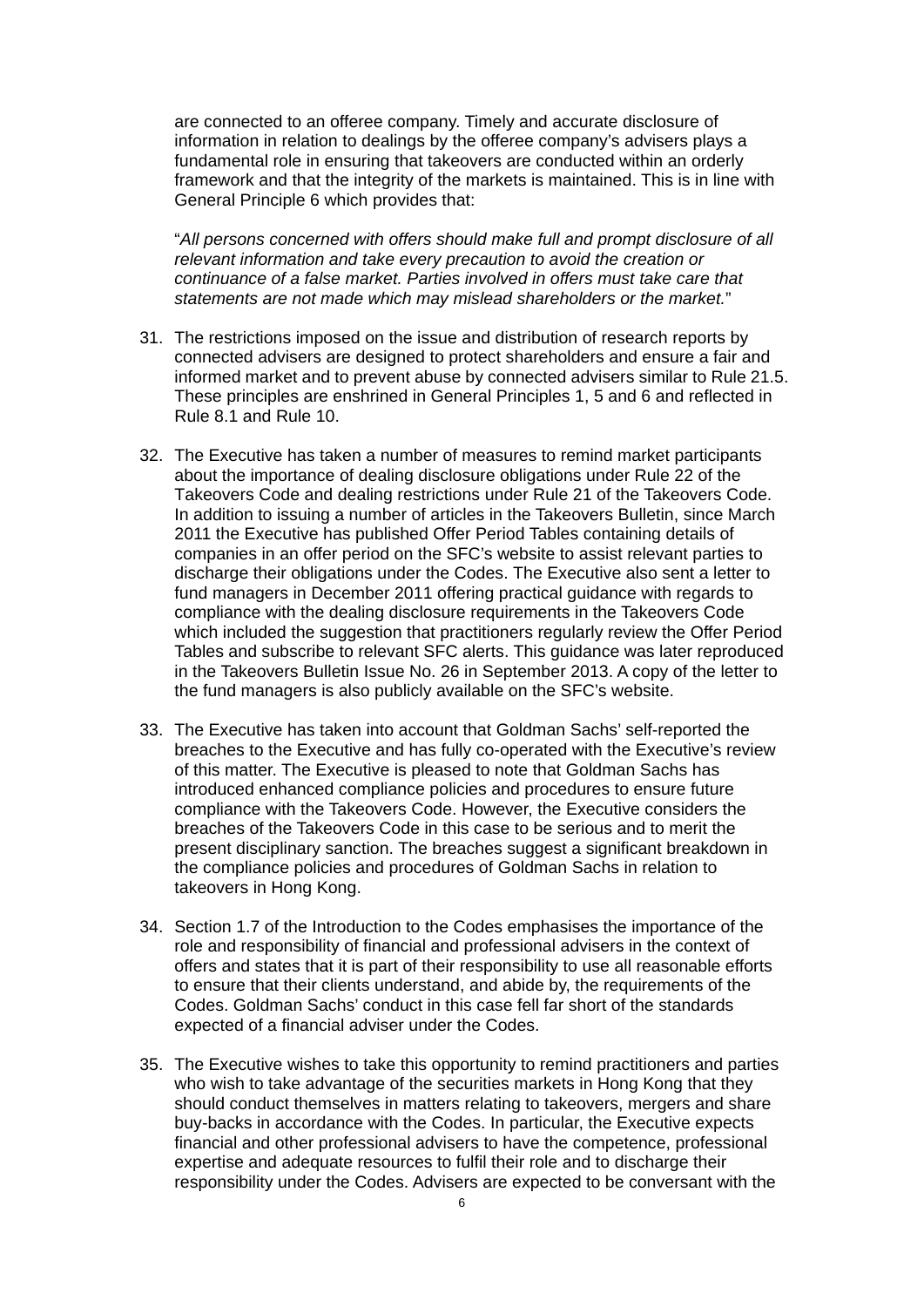Codes as it is part of their responsibility to ensure their clients understand, and abide by, the requirements of the Codes as per section 1.7 of the Codes.

2 February 2016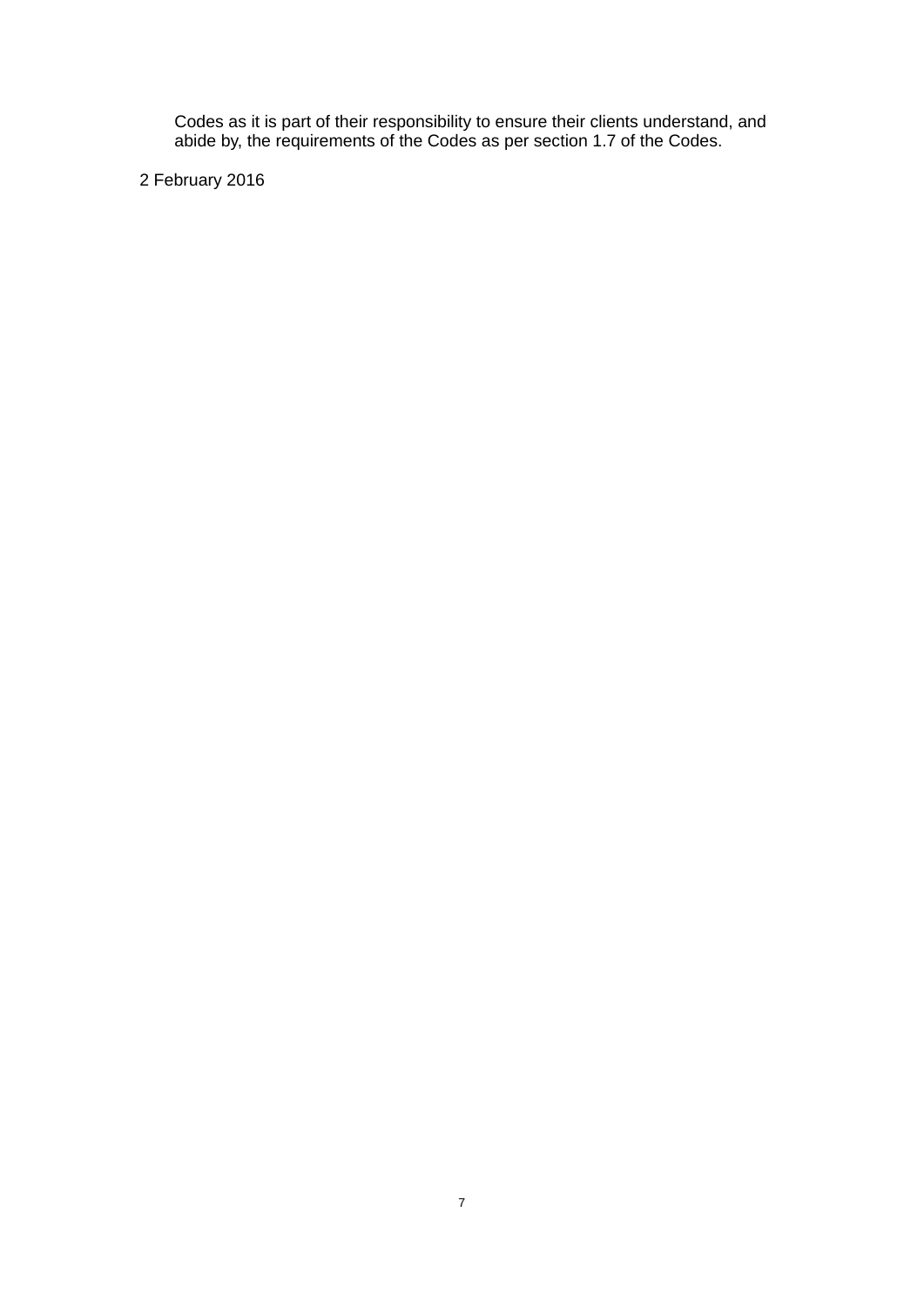# **Appendix**

The relevant provisions of Rule 22 and Notes 4 and 5 to Rule 8.1 are set out in full below:

Rule 22.1(a)

*Dealings in relevant securities by an offeror or the offeree company, and by any associates, for their own account during an offer period must be publicly disclosed in accordance with Notes 5, 6 and 7 to this Rule 22.* 

Rule 22.1(b)

(i) *Dealings in relevant securities by an offeror or the offeree company, and by any associates, for the account of discretionary investment clients during an offer period must be publicly disclosed in accordance with Notes 5, 6 and 7 to this Rule 22.*

*If, however, the associate is an exempt fund manager connected with an offeror or the offeree company, paragraph (ii) below will apply.*

*(ii) Except with the consent of the Executive, dealings in relevant securities during an offer period for the account of discretionary investment clients by an associate which is an exempt fund manager connected with an offeror or the offeree company must be privately disclosed in accordance with Notes 5, 6 and 7 to this Rule 22.* 

*If, however, the exempt fund manager is an associate by virtue of class (6) of the definition of associate, the exempt fund manager must disclose publicly under Rule 22.1.* 

Rule 22.2

*Except with the consent of the Executive, dealings in relevant securities during an offer period by an offeror or the offeree company, and by any associates, for the account of non-discretionary investment clients (other than an offeror, the offeree company and any associates) must be privately disclosed in accordance with Notes 5, 6 and 7 to this Rule 22.* 

## Rule 22.4

*Dealings in relevant securities by an exempt principal trader connected with an offeror or the offeree company should be aggregated and disclosed, in accordance with Note 6(a) to this Rule 22, not later than 10.00 a.m. on the business day following the date of the transactions, stating the following details:–* 

- *(i) total purchases and sales;*
- *(ii) the highest and lowest prices paid and received; and*
- *(iii) whether the connection is with an offeror or the offeree company.*

*In the case of dealings in options or derivatives, full details should be given so that the nature of the dealings can be fully understood (see Note 7 to this Rule 22).*